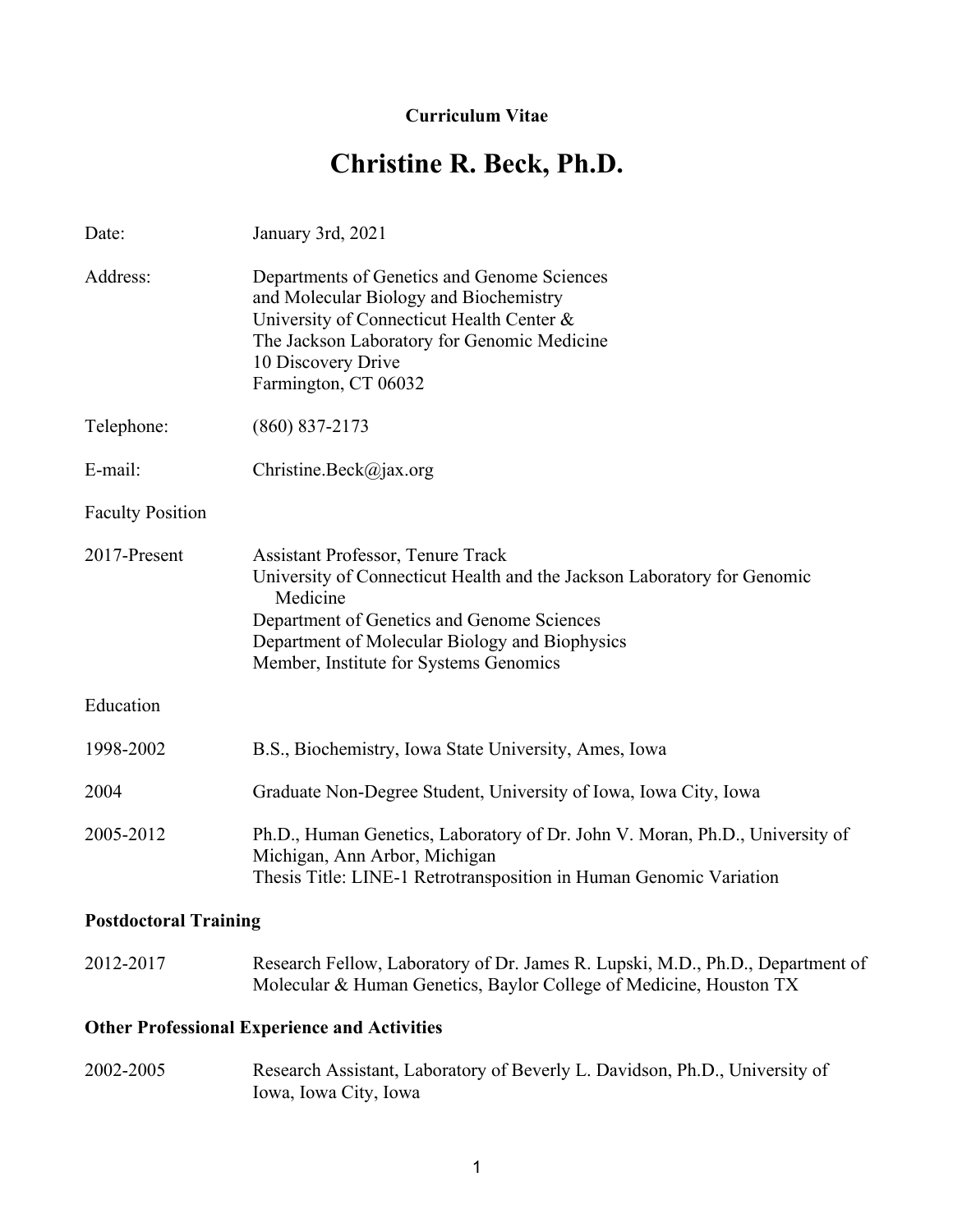| 2012-Present | Ad hoc manuscript reviewer: Genome Research, Genetics in Medicine, Brain,<br>Neurogenetics, Human Mutation, Human Genetics, HGG, PLOS One, Science<br>Advances, Nature Communications, Mobile DNA, and Bioinformatics.              |
|--------------|-------------------------------------------------------------------------------------------------------------------------------------------------------------------------------------------------------------------------------------|
| 2008-Present | Society Memberships: American Society of Human Genetics, Parents and<br>Researchers Interested in Smith-Magenis Syndrome (2012-2018), The Jackson<br>Laboratory WISE (2018 – present), GSA (2019-present).                          |
| 2016         | American Society of Human Genetics, Annual Meeting<br>Vancouver, Canada<br>Session co-Organizer and Chair, "The Role of DNA Repair in Genomic<br>Variation, Instability, and Human Disease."                                        |
| 2017         | American Society of Human Genetics, Annual Meeting<br>Orlando, Florida<br>Abstract Reviewer and Session Chair, "Genome Structure and Function: The<br>Contribution of Mutations to Human Genetic Diversity, Disease, and Evolution" |
| 2018         | American Society of Human Genetics, Annual Meeting<br>San Diego, California<br>Abstract Reviewer and Session Chair, "Emerging Omics Technologies"                                                                                   |
| 2019         | ISG seed grant reviewer; University of Connecticut                                                                                                                                                                                  |
| 2019         | American Society of Human Genetics, Online Programs & Professional<br><b>Education Working Group</b>                                                                                                                                |
| 2019-Present | National Institutes of Health<br>Bethesda, Maryland<br>Grant Reviewer; Pioneer Award Program                                                                                                                                        |
| 2020         | Participant in NIH panel on Somatic Structural Variation and Retrotransposition                                                                                                                                                     |
| 2020         | American Society of Human Genetics, Annual Meeting<br>Virtual Session Chair, "Genome Discoveries from Long Read Sequencing"                                                                                                         |
| 2020         | American Society for Biochemistry and Molecular Biology<br>Panelist; Career Symposium                                                                                                                                               |

## **Honors and Awards**

| 2007 | Anita and Howard Cramer Scholarship Award                                |
|------|--------------------------------------------------------------------------|
|      | University of Michigan Department of Human Genetics, Ann Arbor, Michigan |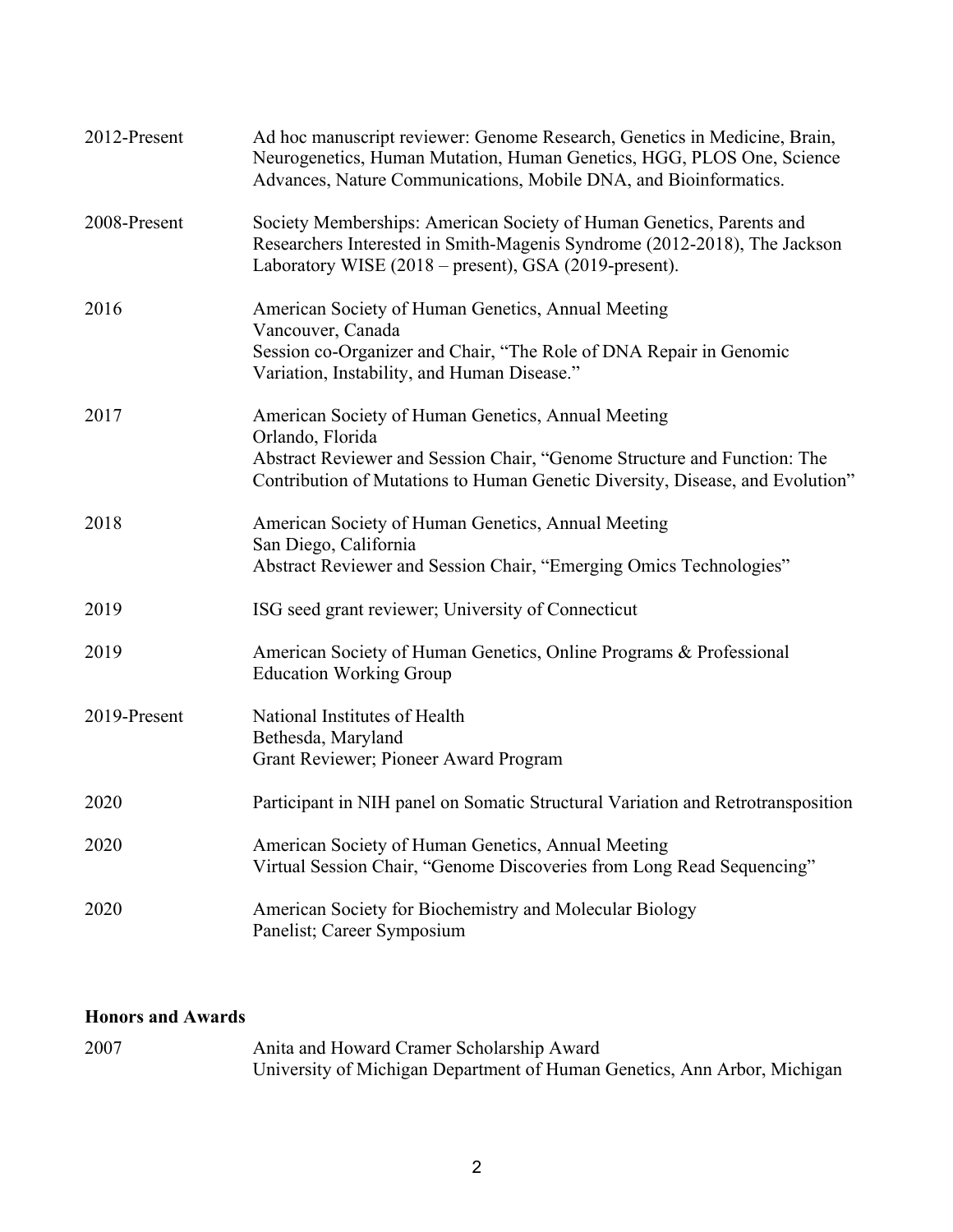| 2006-2008 | NIH Genetics Training Grant (Pre-doctoral)<br>University of Michigan, Ann Arbor, Michigan                                 |
|-----------|---------------------------------------------------------------------------------------------------------------------------|
| 2008-2011 | NIH Genome Science Training Program (Pre-doctoral)<br>University of Michigan, Ann Arbor, Michigan                         |
| 2009      | <b>ASHG Trainee Award Semi-Finalist</b><br>American Society of Human Genetics Annual Meeting, Honolulu, Hawaii            |
| 2010      | Neel Fellowship<br>University of Michigan Department of Human Genetics, Ann Arbor, Michigan                               |
| 2012-2013 | <b>NIH Brain Disorders and Development Training Program (Post-doctoral)</b><br>Baylor College of Medicine, Houston, Texas |
| 2013-2016 | HHMI Fellow of the Damon Runyon Cancer Research Foundation<br>Baylor College of Medicine, Houston, Texas                  |

# **Teaching Activities**

| 2006            | Teaching Assistant, Human Genetics 541<br>University of Michigan, Ann Arbor, Michigan                                       |
|-----------------|-----------------------------------------------------------------------------------------------------------------------------|
| 2006-2008       | Volunteer Instructor, Summer Science Academy<br>University of Michigan, Ann Arbor, Michigan                                 |
| $2018$ -present | Organizer, Structural Variation Journal Club<br>The Jackson Laboratory, Farmington, Connecticut                             |
| $2018$ -present | Lecturer, MEDS 6448; Foundations of Biomedical Sciences<br>University of Connecticut Health Center, Farmington, Connecticut |
| 2020-present    | Lecturer, Biological Science Bootcamp one day course<br>Harvard University, Boston, Massachusetts                           |
| 2020-present    | Lecturer, Advanced Topics in Genetics<br>University of Connecticut Health Center, Farmington, Connecticut                   |

#### Mentoring Activities

| 2013-2014 | Janson White, Molecular and Human Genetics PhD Candidate, BCM |
|-----------|---------------------------------------------------------------|
| 2015-2017 | Xiaofei Song, Molecular and Human Genetics PhD Candidate, BCM |
| 2016-2017 | Vahid Bharambeigi, Master's Student, MD Anderson              |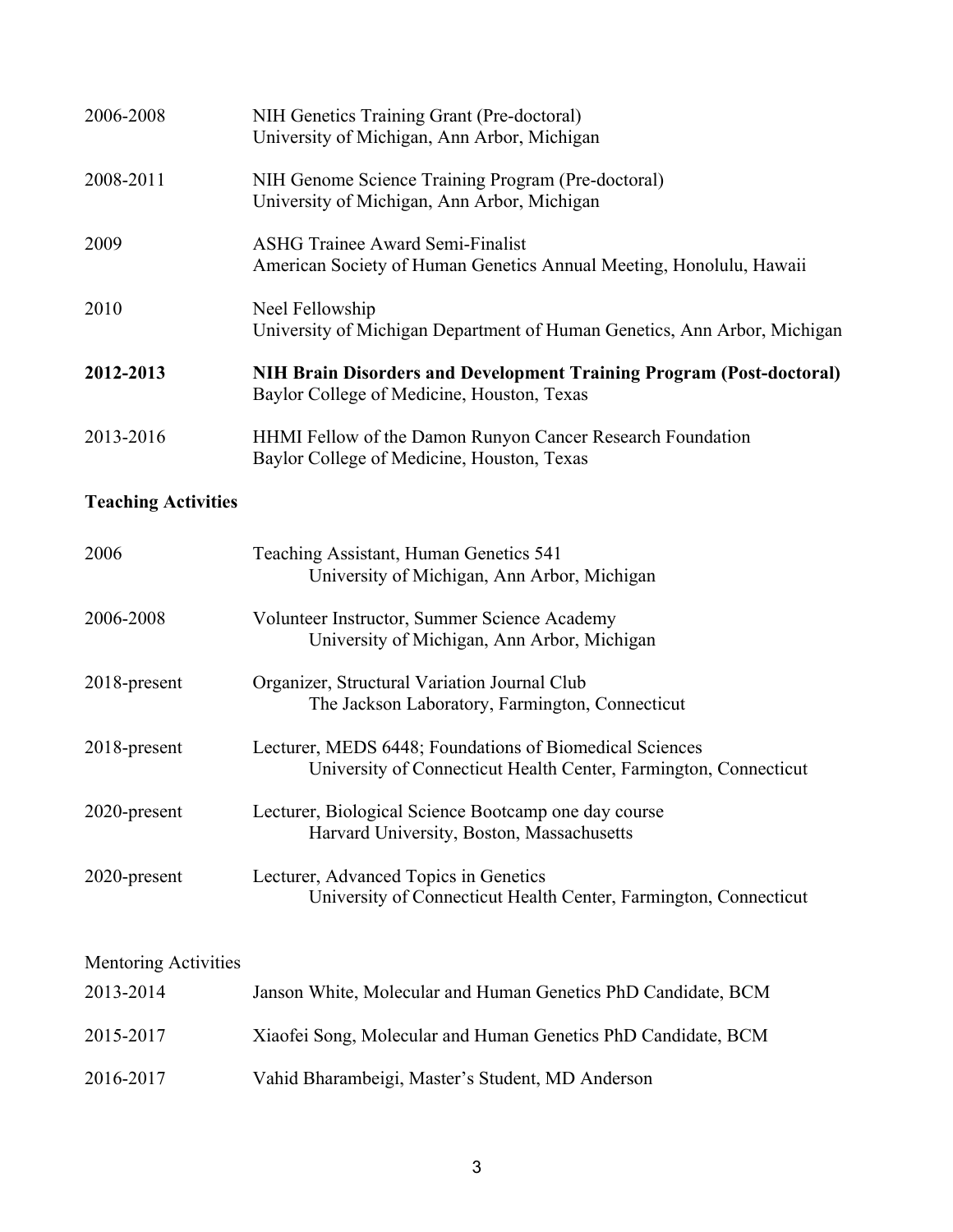| 2017-present                                     | Kirby Madden-Hennessey, PhD Candidate; Thesis Committee Member<br>Molecular Biology and Biochemistry program, UCHC                                                  |
|--------------------------------------------------|---------------------------------------------------------------------------------------------------------------------------------------------------------------------|
| 2018                                             | Jacob Dayton, Summer Science Program Mentor, The Jackson Laboratory                                                                                                 |
| 2018-present                                     | Alex Nesta, PhD Candidate; Thesis Mentor<br>Genetics and Developmental Biology program, UCHC                                                                        |
| 2018<br>2019-present                             | Nicholas Jannetty, PhD Candidate; Rotation Mentor, Fall Semester<br>Sarah-Anne Nichols, PhD Candidate; Thesis Committee Member<br>Center for Vascular Biology, UCHC |
| 2019-present                                     | Tara Yankee, PhD Candidate; Thesis Committee Member<br>Genetics and Developmental Biology program, UCHC                                                             |
| 2019-present                                     | Jennifer Chung, PhD Candidate; Qualifying Exam Committee Member<br>Genetics and Developmental Biology program, The Jackson Laboratory                               |
| 2019                                             | Lucas Kim, Summer Science Program Mentor, The Jackson Laboratory                                                                                                    |
| 2020-present                                     | Ardian Ferraj, PhD Candidate, T32 Recipient; Thesis Mentor<br>Genetics and Developmental Biology program, UCHC                                                      |
| 2020                                             | Jie Zhou, PhD Candidate; Rotation Mentor, Spring Semester                                                                                                           |
| 2020                                             | Prakhar Bansal, PhD Candidate; Thesis Committee Member<br>Genetics and Developmental Biology program, UCHC                                                          |
| 2020                                             | Rachel Gilmore, PhD Candidate; Thesis Committee Member<br>Genetics and Developmental Biology program, UCHC                                                          |
| 2020                                             | Jacob Flores, Post Baccalaureate Trainee; Mentor                                                                                                                    |
| Committee Membership (Department and University) |                                                                                                                                                                     |
| 2018-2020                                        | Scientific Advisory Committee<br>The Jackson Laboratory of Genomic Medicine<br>Farmington, CT                                                                       |
| 2018-2020                                        | <b>Faculty Retreat Planning Committee</b><br>The Jackson Laboratory of Genomic Medicine<br>Farmington, CT                                                           |
| 2019-2020                                        | Faculty Search Committee – Institute for Systems Genomics<br>The University of Connecticut<br>Storrs, CT                                                            |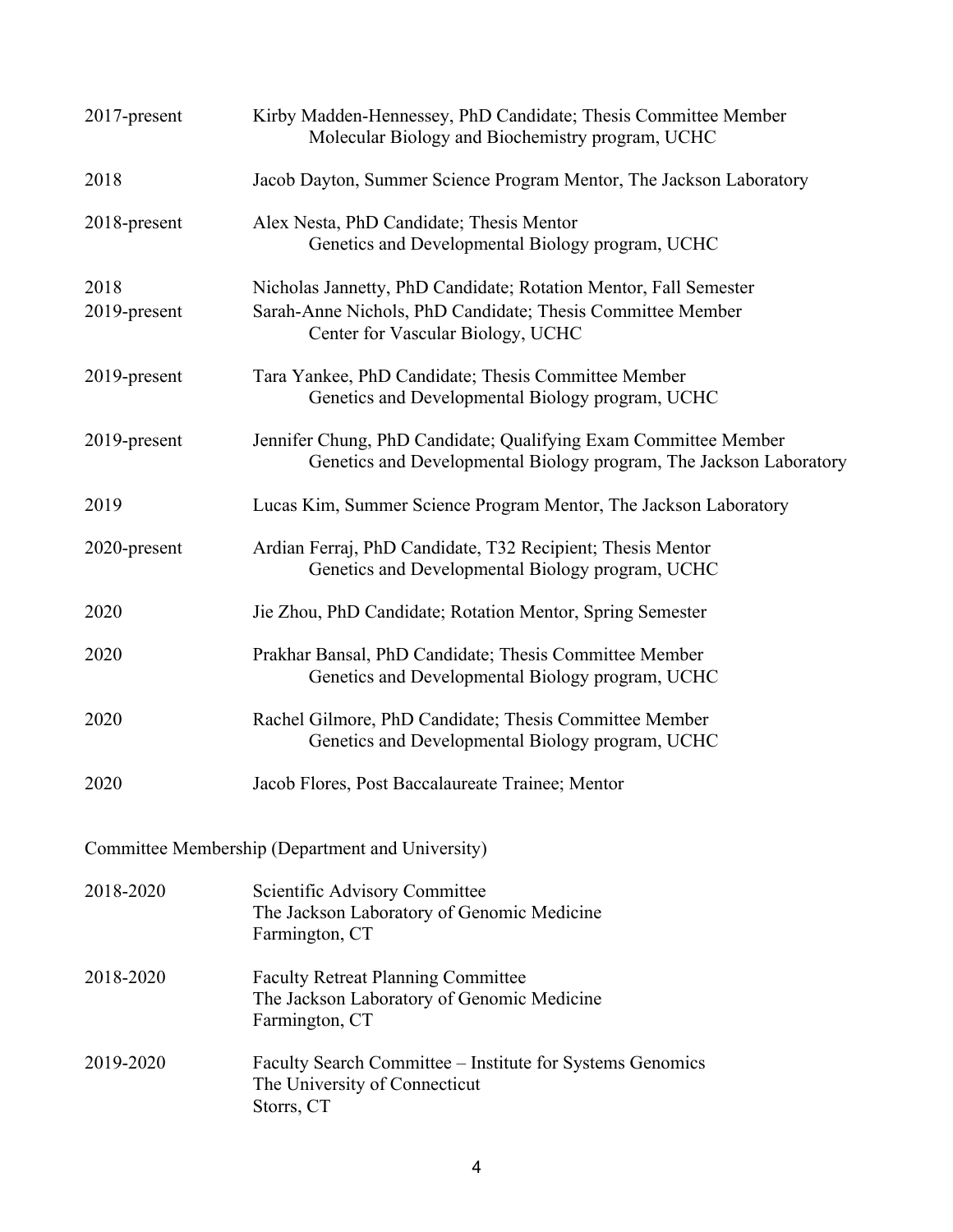| 2021-2023 | Scientific Advisory Committee<br>The Jackson Laboratory of Genomic Medicine<br>Farmington, CT |
|-----------|-----------------------------------------------------------------------------------------------|
| 2021      | Library Committee<br>The Jackson Laboratory of Genomic Medicine<br>Farmington, CT             |

### **Competitive Funding Secured**

| 2013-2016 | HHMI Fellow of the Damon Runyon Cancer Research Foundation<br>Baylor College of Medicine, Houston, Texas<br>PI: Christine R. Beck<br>Title: Mechanisms underlying copy number gain in cancer and genomic disorder-<br>associated complex rearrangements                  |
|-----------|--------------------------------------------------------------------------------------------------------------------------------------------------------------------------------------------------------------------------------------------------------------------------|
|           | Duration: 3.5 years                                                                                                                                                                                                                                                      |
| 2016-2017 | K99 GM120453 Pathway to Independence Award<br>NIH / National Institute of General Medical Sciences (NIGMS)<br>Baylor College of Medicine, Houston, Texas<br>PI: Christine R. Beck<br>Title: Mechanisms of Repetitive Element Mediated Genomic Rearrangements             |
|           |                                                                                                                                                                                                                                                                          |
| 2018-2019 | R00 GM120453 Pathway to Independence Award<br>NIH / National Institute of General Medical Sciences (NIGMS)<br>UCONN Health/Jackson Laboratory for Genomic Medicine<br>PI: Christine R. Beck<br>Title: Mechanisms of Repetitive Element Mediated Genomic Rearrangements   |
| 2018      | Director's Innovation Fund<br>The Jackson Laboratory<br>PI: Christine R. Beck<br>Title: Structural Variation Discovery as a Resource for the Collaborative Cross                                                                                                         |
| 2019      | R35 GM133600 Maximizing Investigators Research Award<br>NIH / National Institute of General Medical Sciences (NIGMS)<br>UCONN Health/Jackson Laboratory for Genomic Medicine<br>PI: Christine R. Beck<br>Title: Homologous Sequences and Their Effects on Genome Biology |

### **Publications**

1. Harper SQ, Staber PD, Beck CR, Fineberg SK, Stein C, Ochoa D, Davidson BL. (2006). Optimization of feline immunodeficiency virus vectors for RNA interference. J Virol. 80, 9371-80. PMCID: PMC1617215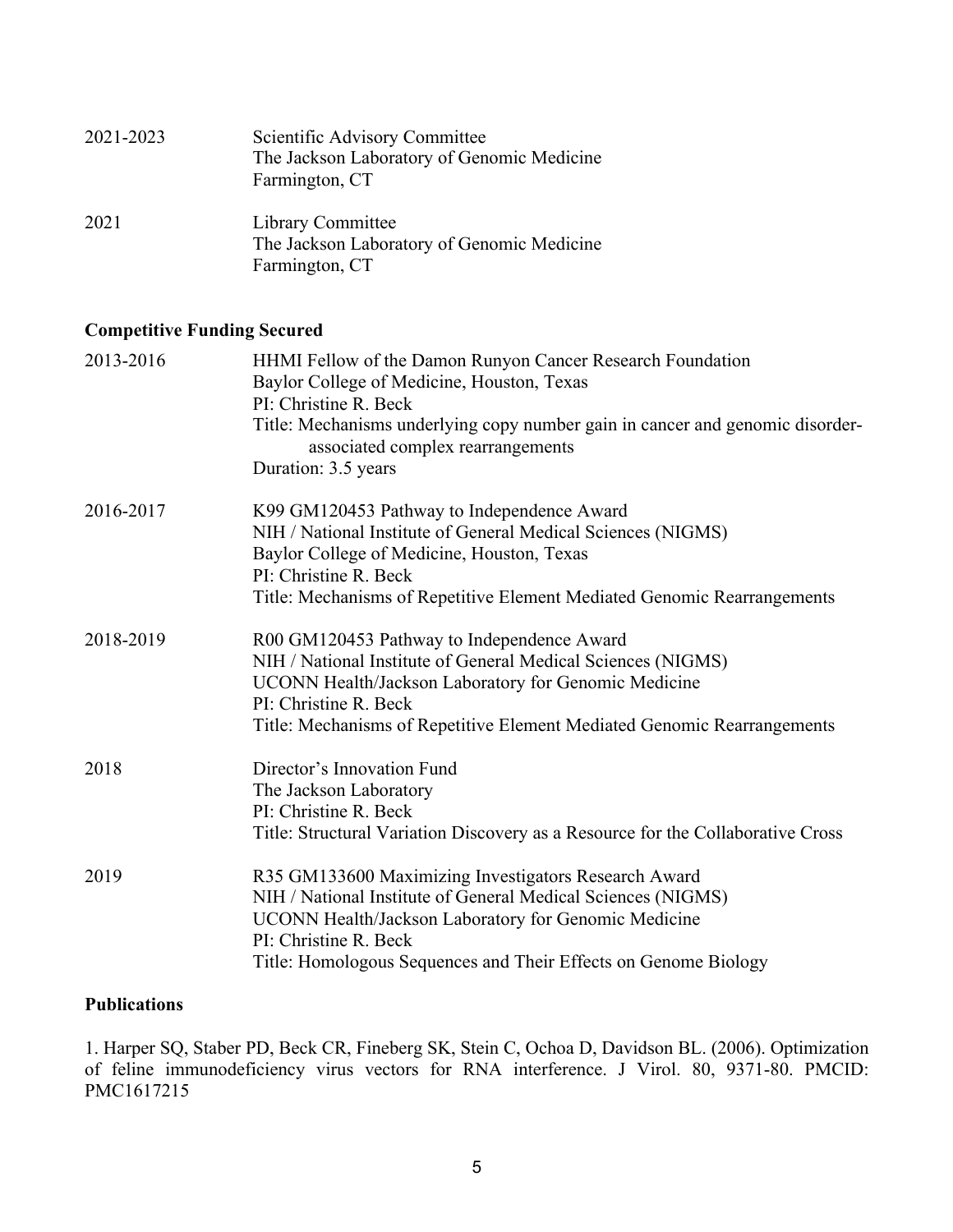2. Beck CR, Collier P, Macfarlane C, Malig M, Kidd JM, Eichler EE, Badge RM, Moran JV. (2010) LINE-1 Activity in Human Genomes. Cell. 14, 1159-1170. PMCID: PMC3013285

3. Beck CR, Garcia-Perez JL, Badge RM, Moran, JV. (2011). LINE-1 Elements in Structural Variation and Disease. Annu Rev Genomics Hum Genet. 12, 187-215. PMCID: PMC4124830

4. Bank LM, Bianchi LM, Ebisu F, Lerman-Sinkoff D, Smiley EC, Shen YC, Ramamurthy P, Thompson DL, Roth TM, Beck CR, Flynn M, Teller RS, Feng L, Llewellyn GN, Holmes B, Sharples C, Coutinho-Budd J, Linn SA, Chervenak AP, Dolan DF, Benson J, Kanicki A, Martin CA, Altschuler R, Koch AE, Jewett EM, Germiller JA, Barald KF. (2012). Macrophage Migration Inhibitory Factor Acts as a Neurotrophin in the Developing Inner Ear. Development. 139, 4666-74. PMCID: PMC3509728

5. Macfarlane CM, Collier P, Rahbari R, Beck CR, Igoe S, Moran JV, Badge RM. (2013). Transduction-Specific ATLAS Reveals a Cohort of Highly Active L1 Retrotransposons in Human Populations. Hum Mutat. 34, 974-85. PMCID: PMC3880804

6. Shuvarikov A, Campbell IM, Dittwald P, Neill NJ, Bialer MG, Moore C, Wheeler PG, Wallace SE, Hannibal MC, Murray MF, Giovanni MA, Terespolski D, Sodhi S, Cassina M, Viskochil D, Moghaddam B, Herman K, Brown CW, Beck CR, Gambin A, Cheung SW, Patel A, Lamb AN, Shaffer LG, Ellison JW, Ravnan JB, Stankiewicz P, Rosenfeld JA (2013). Recurrent HERV-H-mediated 3q13.2 q13.31 deletions cause a syndrome of hypotonia and motor, language, and cognitive delays. Hum Mutat. 34, 1415-1423. PMCID: PMC4599348.

7. Okamoto Y, Pehlivan D, Wiszniewski W, Beck CR, Snipes GJ, Lupski JR, and Khajavi M (2013). Curcumin facilitates a transitory cellular stress response in Trembler-J mice. Hum Mol Genet. 22, 4698- 4705. PMCID: PMC3820132

8. Okamoto Y, Goksungur MT, Pehlivan D, Beck CR, Gonzaga-Jauregui C, Muzny DM, Atik MM, Carvalho CM, Matur Z, Bayraktar S, et al. (2013). Exonic duplication CNV of NDRG1 associated with autosomal-recessive HMSN-Lom/CMT4D. Genet Med. 16, 386-94. PMCID: PMC4224029

9. Pehlivan D, Karaca E, Aydin H, Beck CR, Gambin T, Muzny DM, Bilge Geckinli B, Karaman A, Jhangiani SN, Centers for Mendelian Genomics, et al. (2014). Whole-exome sequencing links TMCO1 defect syndrome with cerebro-facio-thoracic dysplasia. Eur J Hum Genet. 22, 1145-8. PMCID: PMC4135405

10. Stray-Pedersen A, Backe PH, Sorte HS, Mørkrid L, Chokshi NY, Erichsen HC, Gambin T, Elgstøen KB, Bjørås M, Wlodarski MW, Krüger M, Jhangiani SN, Muzny DM, Patel A, Raymond KM, Sasa GS, Krance RA, Martinez CA, Abraham SM, Speckmann C, Ehl S, Hall P, Forbes LR, Merckoll E, Westvik J, Nishimura G, Rustad CF, Abrahamsen TG, Rønnestad A, Osnes LT, Egeland T, Rødningen OK, Beck CR, et al. (2014). PGM3 mutations cause a congenital disorder of glycosylation with severe immunodeficiency and skeletal dysplasia. Am J Hum Genet. 95, 96-107. PMCID: PMC4085583

11. Boone PM, Yuan B, Campbell IM, Scull JC, Withers MA, Baggett BC, Beck CR, Shaw CJ, Stankiewicz P, Moretti P, Goodwin WE, Hein N, Fink JK, Seong MW, Seo SH, Park SS, Karbassi ID, Batish SD, Ordóñez-Ugalde A, Quintáns B, Sobrido MJ, Stemmler S, and Lupski JR. (2014). The Alurich genomic architecture of SPAST predisposes to diverse and functionally distinct disease-associated CNV alleles. Am J Hum Genet. 95, 143-61. PMCID: PMC4129405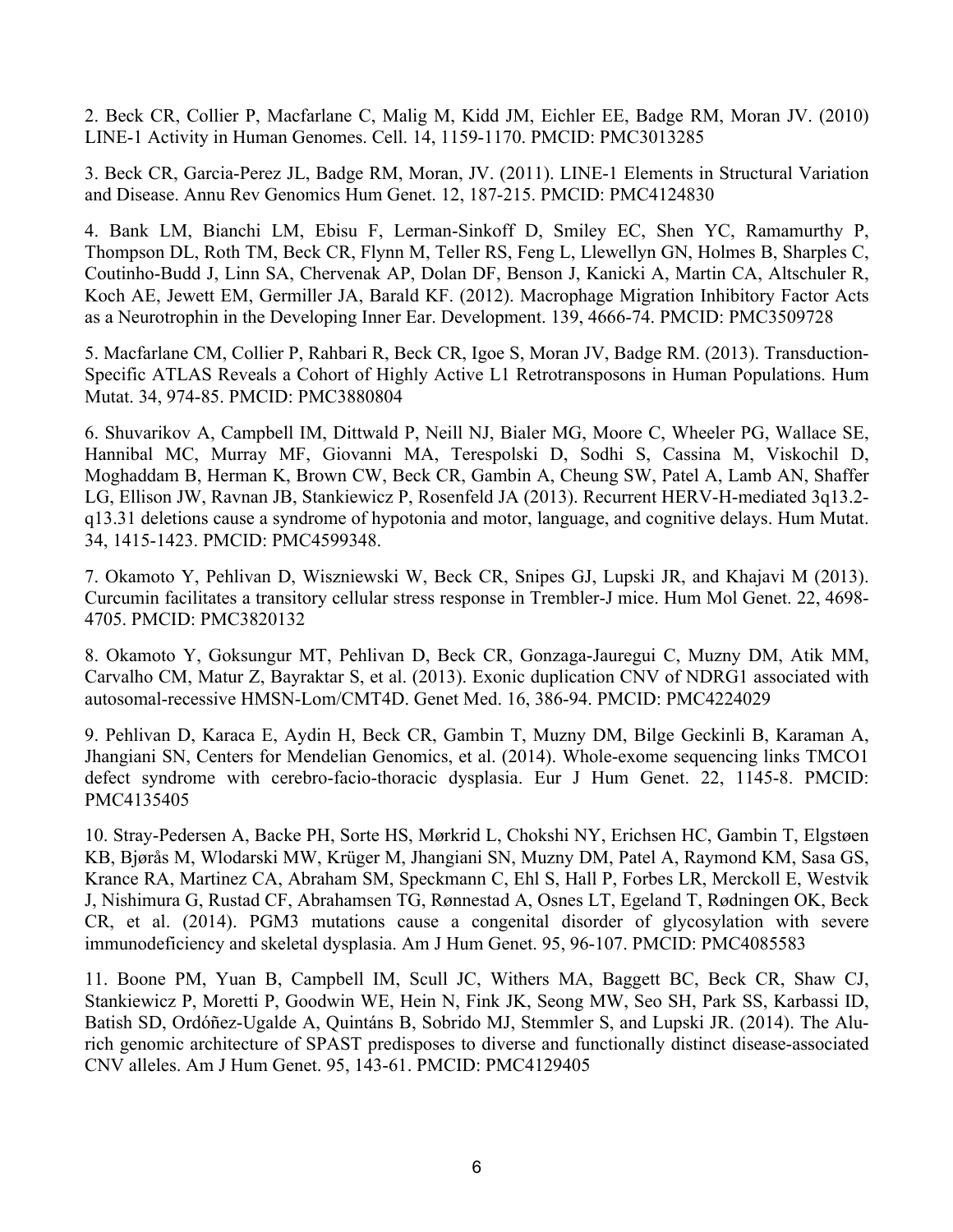12. Campbell IM, Gambin T, Dittwald P, Beck CR, Shuvarikov A, Hixson P, Patel A, Gambin A, Shaw CA, Rosenfeld JA, and Stankiewicz P. (2014). Human endogenous retroviral elements promote genome instability via non-allelic homologous recombination. BMC Biol. 12, 74. PMCID: PMC4195946

13. Yuan B, Pehlivan D, Karaca E, Patel N, Charng WL, Gambin T, Gonzaga-Jauregui C, Sutton VR, Yesil G, Bozdogan ST, Tos T, Koparir A, Koparir E, Beck CR, Gu S, Aslan H, Yuregir OO, Al Rubeaan K, Alnaqeb D, Alshammari MJ, Bayram Y, Atik MM, Aydin H, Geckinli BB, Seven M, Ulucan H, Fenercioglu E, Ozen M, Jhangiani S, Muzny DM, Boerwinkle E, Tuysuz B, Alkuraya FS, Gibbs RA, and Lupski JR. (2014). Global transcriptional disturbances underlie Cornelia de Lange syndrome and related phenotypes. J Clin Invest. 125, 636-51. PMCID: PMC4319410

14. Beck CR, Carvalho CMB, Banser L, Gambin T, Stubbolo D, Yuan B, Sperle K, McCahan SM, Henneke M, Seeman P, Garbern JY, Hobson GM, and Lupski JR. (2015). Complex genomic rearrangements at the PLP1 locus include triplication and quadruplication. PLoS Genet. 11, e1005050. PMCID: PMC4352052

15. English AC, Salerno WJ, Hampton OA, Gonzaga-Jauregui C, Ambreth S, Ritter, DI, Beck CR, Davis CF, Dahdouli M, Ma S, Carroll A, Veeraraghavan N, Bruestle J, Drees B, Hastie A, Lam ET, White S, Mishra P, Wang M, Han Y, Zhang F, Stankiewicz P, Wheeler DA, Reid JG, Muzny DM, Rogers J, Sabo A, Worley KC, Lupski JR, Boerwinkle E, and Gibbs RA. (2015). Assesing structural variation in a personal genome-towards a human reference diploid genome. BMC Genomics. 11, 286. PMCID: PMC4490614

16. Wang M\*, Beck CR\*, English AC, Meng Q, Buhay C, Han Y, Doddapaneni HV, Yu F, Boerwinkle E, Lupski JR, Muzny DM, and Gibbs RA. (2015). PacBio-LITS: A large-insert targeted sequencing method for characterization of human disease-associated chromosomal structural variations. BMC Genomics. 16, 214. (\*co-first author). PMCID: PMC4376517

17. Gu S, Yuan B, Campbell IM, Beck CR, Carvalho CM, Nagamani SC, Erez A, Patea A, Bacino CA, Shaw CA, Stankiewicz P, Cheung SW, Bi W, Lupski JR. (2015). Alu-mediated diverse and complex pathogenic copy-number variants within human chromosome 17 at p13.3. Hum Mol Genet. 24, 4061-77. PMCID: PMC4476451

18. Mayle R, Campbell IM, Beck CR, Yu Y, Wilson M, Shaw CA, Bjergbaek L, Lupski JR, Ira G. (2015). Mus81 and converging forks limit the mutagenicity of replication fork breakage. Science. 349, 742-7. PMCID: PMC4782627

19. Pehlivan D\*, Beck CR\*, Okamoto Y, Harel T, Akdemir ZHC, Jhangiani SN, Withers MA, Goksungur MT, Carvalho CMB, Czesnik D, Gonzaga-Jauregui C, Wiszniewski W, Muzny DM, Baylor-Hopkins Center for Mendelian Genomics, Gibbs RA, Rautenstrauss B, Sereda MW, Lupski JR. (2015). The role of combined SNV and CNV burden in patients with distal symmetric polyneuropathy. Genet In Med. 18, 443-51. (\*co-first author) PMCID: PMC5322766

20. Yuan B, Harel T, Gu S, Liu P, Burglen L, Chantot-Bastaraud S, Gelowani V, Beck CR, Carvalho CM, Cheung SW, et al. (2015). Nonrecurrent 17p11.2p12 Rearrangement Events that Result in Two Concomitant Genomic Disorders: The PMP22-RAI1 Contiguous Gene Duplication Syndrome. Am J Hum Genet. 97, 691-707. PMCID: PMC4667131

21. Yuan B, Liu P, Gupta A, Beck CR, Tejomurtula A, Campbell IM, Gambin T, Simmons AD, Withers MA, Harris RA, et al. (2015). Comparative Genomic Analyses of the Human NPHP1 Locus Reveal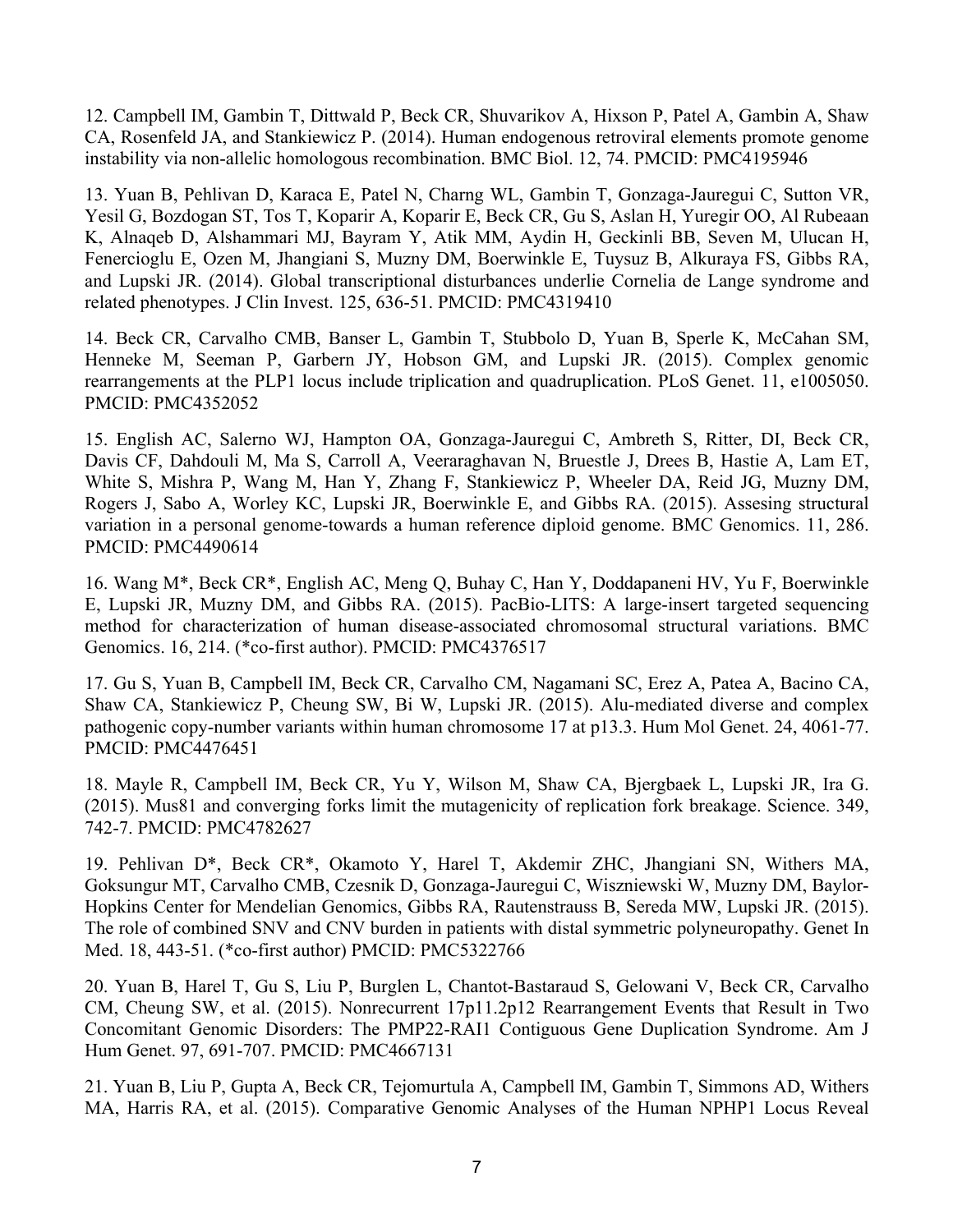Complex Genomic Architecture and Its Regional Evolution in Primates. PLoS Genet. 11, e1005686. PMCID: PMC4671654

22. White J\*, Beck CR\*, Harel T, Posey JE, Jhangiani SN, Tang S, Farwell KD, Powis Z, Mendelsohn NJ, Baker JA, et al. (2016). POGZ truncating alleles cause syndromic intellectual disability. Genome Med. 8, 3. (\*co-first author). PMCID: PMC4702300

23. Stray-Pedersen A, Sorte HS, Samarakoon P, Gambin T, Chinn IK, Coban-Akdemir ZH, Erichsen HC, Forbes LR, Gu S, Yuan B, Jhangiani SN, Muzny DM, Rodningen OK, Sheng Y, Nicholas SK, Noroski LM, Seeborg FO, Davis CM, Canter DL, Mace EM, Vece TJ, Allen CE, Abhyankar HA, Boone PM, Beck CR, et al. (2016). Primary immunodeficiency diseases: Genomic approaches delineate heterogeneous Mendelian disorders. J Allergy Clin Immunol. 139, 232-245. PMCID: PMC5222743

24. Loviglio MN\*, Beck CR\*, White JJ, Leleu M, Harel T, Guex N, Niknejad A, Bi W, Chen ES, Crespo I, Yan J, Charng WL, Gu S, Fang P, Coban-Akdemir Z, Shaw CS, Jhangiani SN, Muzny DM, Gibbs RA, Rougemont J, Xenarios I, Lupski JR, Reymond A. (2016). Identification of a RAI1 associated disease network through integration of exome sequencing, transcriptomics, and 3D genomics. Genome Med. 8, 105. (\*co-first author) PMCID: PMC5088687

25. Larson P, Moldovan JB, Jasti N, Kidd JM, Beck CR, Moran JV. (2018). Spliced integrated retrotransposed element (SpIRE) formation in the human genome. PLoS Biology. 16, e2003067. PMCID: PMC5860796

26. Song X, Beck CR, Du R, Campbell IM, Coban-Akdemir Z, Gu S, Breman AM, Stankiewicz P, Ira G, Shaw CA, et al. (2018). Predicting human genes susceptible to genomic instability associated with Alu/Alu-mediated rearrangements. Genome Res. 28, 1228-1242. PMCID: PMC6071635

27. Beck CR, Carvalho CMB, Coban-Akdemir Z, Sedlazeck FJ, Song X, Meng Q, Hu J, Doddapanenei H, Chong Z, Chen ES, Thornton PC, et al. (2019). Megabase Length Hypermutation Accompanies Human Structural Variation at 17p11.2. Cell 176(6) 1310-1324. PMCID: PMC6438178

28. Bahrambeigi V, Song X, Sperle K, Beck CR, Hijazi H, Grochowski CM, Gu S, Seeman P, Woodward KJ, Carvalho CMB, Hobson GM, Lupski JR. (2019). Distinct patterns of complex rearrangements and a mutational signature of microhomeology are frequently observed in PLP1 copy number gain structural variants. Genome Med. 11(1):80. PMCID: PMC6902434.

29. Balachandran P, Beck CR. (2020). Structural Variant Identification and Characterization. Chromosome Res. 28(1):31-47. PMCID: PMC7131885.

30. Rebollo R, Galvão-Ferrarini M, Gagnier L, Zhang Y, Ferraj A, Beck CR, Lorincz MC, Mager DL. (2020). Inter-Strain Epigenomic Profiling Reveals a Candidate IAP Master Copy in C3H Mice. Viruses 12(7), 783. PMCID: PMC32708087.

31. Kim H, Nguyen NP, Turner K, Wu S, Gujar AD, Luebeck J, Liu J, Deshpande V, Rajkumar U, Namburi S, Amin SB, Yi E, Menghi F, Schulte JH, Henssen AG, Chang HY, Beck CR, Mischel PS, Bafna V, Verhaak RGW. (2020). Extrachromosomal DNA is associated with oncogene amplification and poor outcome across multiple cancers. Nat. Genet. 52(9):891-897. PMCID: PMC7484012.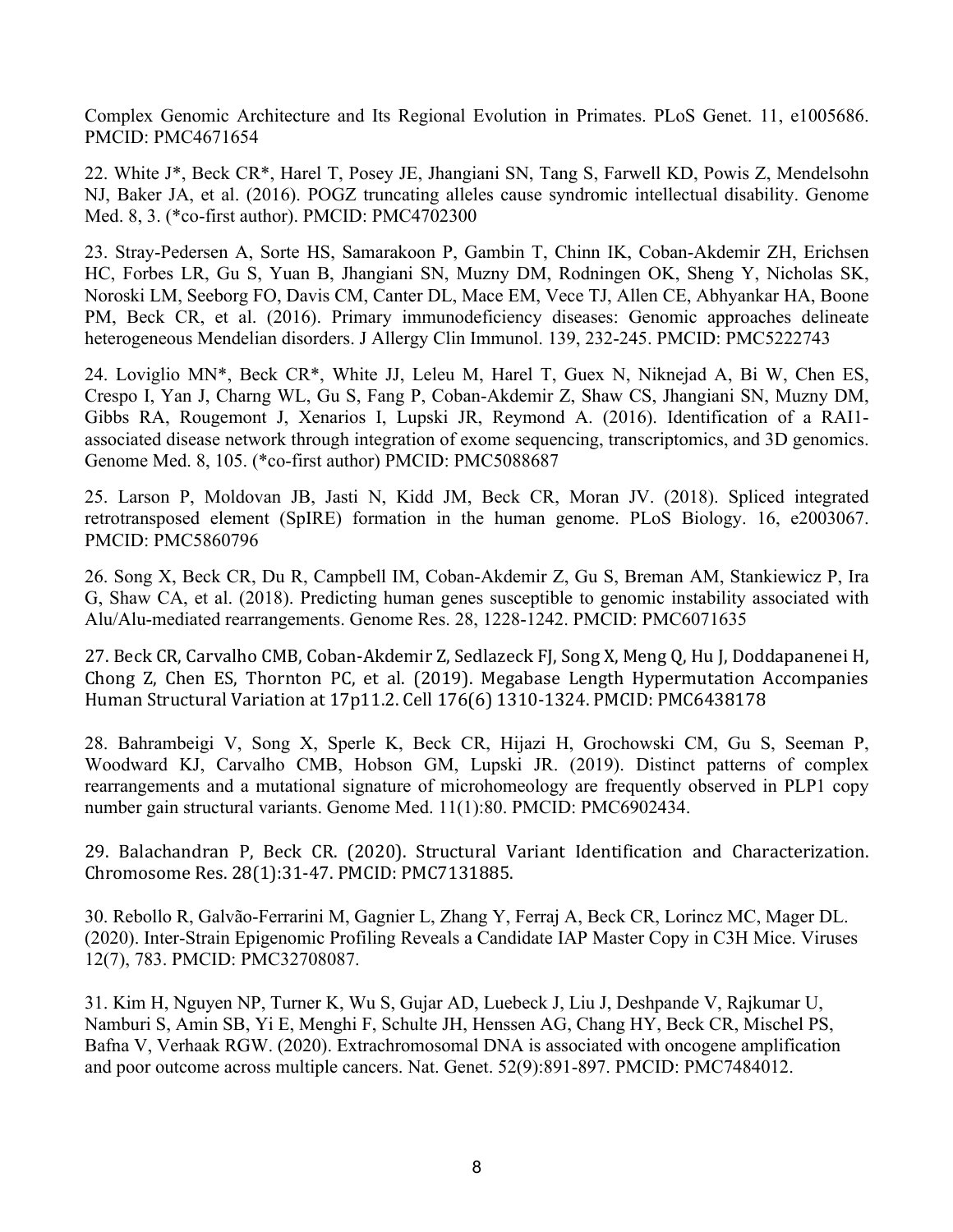32. Nesta AV, Tafur D, Beck CR. (2020). Hotspots of Human Mutation. Trends in Genetics. (20)30276- 6. PMID: 33199048.

33. Veiga DFT, Nesta AV, Zhao Y, Mays AD, Huynh R, Rossi R, Wu TC, Palucka K, Anczukow O, Beck CR, Banchereau J. (2020). Long-read isoform sequencing reveals survival-associated splicing in breast cancer. bioRxiv. 2020.11.10.376996.

### **Selected Oral Presentations at Scientific Meetings and Invited Speaking Engagements**

- October 2009- Beck CR, Collier P, Macfarlane C, Malig M, Kidd JM, Eichler EE, Badge RM, Moran JV. LINE-1 variation in human genomes. American Society of Human Genetics, Honolulu, Hawaii.
- November 2013- Wang M, English A, Beck CR, Buhay C, Han Y, Kovar C, Santibanez J, Doddapanen HV, Yu F, Reid J, Boerwinkle E, Lupski JR, Muzny DM, Gibbs RA. PacBio Long-Read-Length Sequencing for Structural Variation Analysis of the Human Genome. Personal Genomes Meeting, Cold Spring Harbor Labs, New York. (co-first author)
- November 2014- Beck CR, Carvalho CMB, Banser L, Gambin T, Stubbolo D, Yuan B, Sperle K, McCahan SM, Henneke M, Seeman P, Hobson GM, and Lupski JR. Complex Genomic Rearrangements at the PLP1 Locus Include Triplication and Quadruplication. Personal Genomes: Discovery, Treatment & Outcomes Meeting, Cold Spring Harbor Labs, New York.
- May 2016- Beck CR, Carvalho CMB, Wang M, Meng Q, English AC, Bainbridge MN, Salerno WJ, Muzny DM, Lupski JR, Gibbs RA. The use of capture and long-read PacBio sequencing for clinically relevant loci. Invited Speaker. European Society of Human Genetics PacBio Satellite Meeting, Barcelona, Spain.
- September 2016- Beck CR, Carvalho CMB, Wang M, Meng Q, Chen ES, Chong Z, English AC, Salerno WJ, Muzny DM, Shaw CA, Chen K, Gibbs RA, Lupski JR. Targeted Capture and SMRT sequencing for Complex Genomic Loci. Invited Speaker. PacBio Users Group Meeting, Stanford, California.
- October 2016- Beck CR. Mechanisms for DNA Rearrangements in Genomic Disorders- From the Bedside to the Bench Side. Invited Speaker. American Society of Human Genetics Meeting; Vancouver, Canada.
- April 2018- Beck CR. Repetitive sequences and genomic plasticity. Invited Speaker. The University of Connecticut, MCB Spring Seminar Series; Storrs, Connecticut.
- May 2018- Beck CR. Repetitive sequences and genomic plasticity. Invited Speaker. Annual New England Genome Instability and Cancer Conference; Worcester, Massachusetts.
- May 2018- Beck CR. Repetitive elements and genomic change. Keynote Speaker. Big Data for Genomics Professors Course; The Jackson Laboratory for Genomic Medicine, Farmington, Connecticut.
- October 2018- Beck CR. Human genomic rearrangements and homologous sequences. Invited Speaker. Memorial Sloane Kettering Cancer Center Think Tank on Understanding Sequence-Specific Mutations in Cancer; New York, New York.
- November 2018- Beck CR. Structural variation and processes of genomic mutation. Scientific Director's Forum. Jackson Laboratory for Genomic Medicine; Farmington, Connecticut.